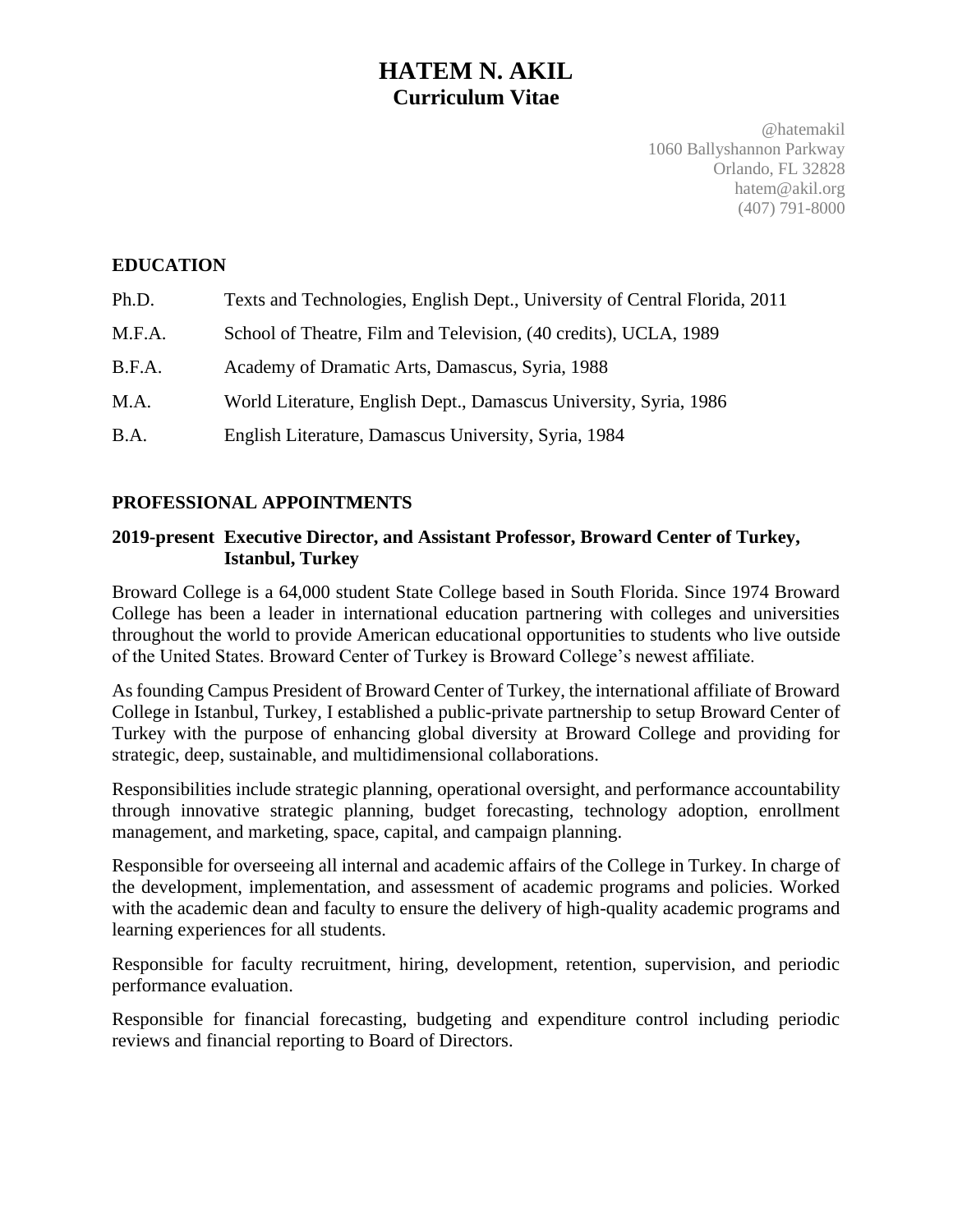Directly supervised enrollment planning and management, student scholarship program, and institutional outreach, and community engagement.

Supervised academic support units, including Institutional Effectiveness, Academic Program Review and Improvement, Academic Dean, Academic Advisors,

Developed strategic institutional partnerships, signed term agreements, with leading Turkish universities, high schools, and institutions.

Evaluated and ensured procedures for compliance with Turkish regulatory authorities and institutional laws and regulations. Counseled employees on Broward College policies, procedures and practices to ensures a sound compliance performance.

#### **2016-2019 Director, Quality Enhancement Plan, Seminole State College, Florida**

Seminole State College serves 29,000 students out of its five campuses in Central Florida and online. As part of its accreditation requirements through the Southern Association of Colleges and Schools, Commission on Colleges, Seminole State devised a Quality Enhancement Plan (QEP) in order to address key issues essential to enhancing the environment supporting student learning.

As Director of the QEP Read to Succeed program, I was responsible for the overall operations management of Reading Centers at four campuses, including providing leadership to the centers' team of student ambassadors, faculty, and staff.

Developed programs and plans with the purpose of securing academic quality assurance in support of the College's regional accreditation through the Southern Association of Colleges and Schools, Commission on Colleges. Prepared reports, co-authoring the QEP Impact Report, etc.

Collaborated with the Office of Institutional Research and Assessment on creating, testing, and implementing college-wide assessment instruments across all disciplines, including instruments like Accuplacer, NSSE, and others.

Planned, organized, and implemented comprehensive, college-wide collaborations aimed at ensuring a strong link between the college community and its relationship to reading as a cultural practice at every level involving students, faculty, and staff.

Created college-wide collaborations and coalitions aimed at developing curriculum-impacting learning practices across all disciplines, and setting up, implementing, evaluating, and documenting institutional assessments to measure the effectiveness of these practices.

Designed and implemented annual budgets including procurement, personnel employment, event budgeting, sponsorships, grants, etc. Ensured maximum effectiveness, by overseeing administrative details including institutional contracts, consultant document reviews, contractor billings, and contracts.

Designed operational strategy for creating a "culture of reading" across the college by creating and curating over 300 major events involving international speakers, authors, filmmakers, etc. in under three years. Organized and served as Primary Investigator for a cross-disciplinary Academic Conference under the title, Modernity, a Cross-Disciplinary Update.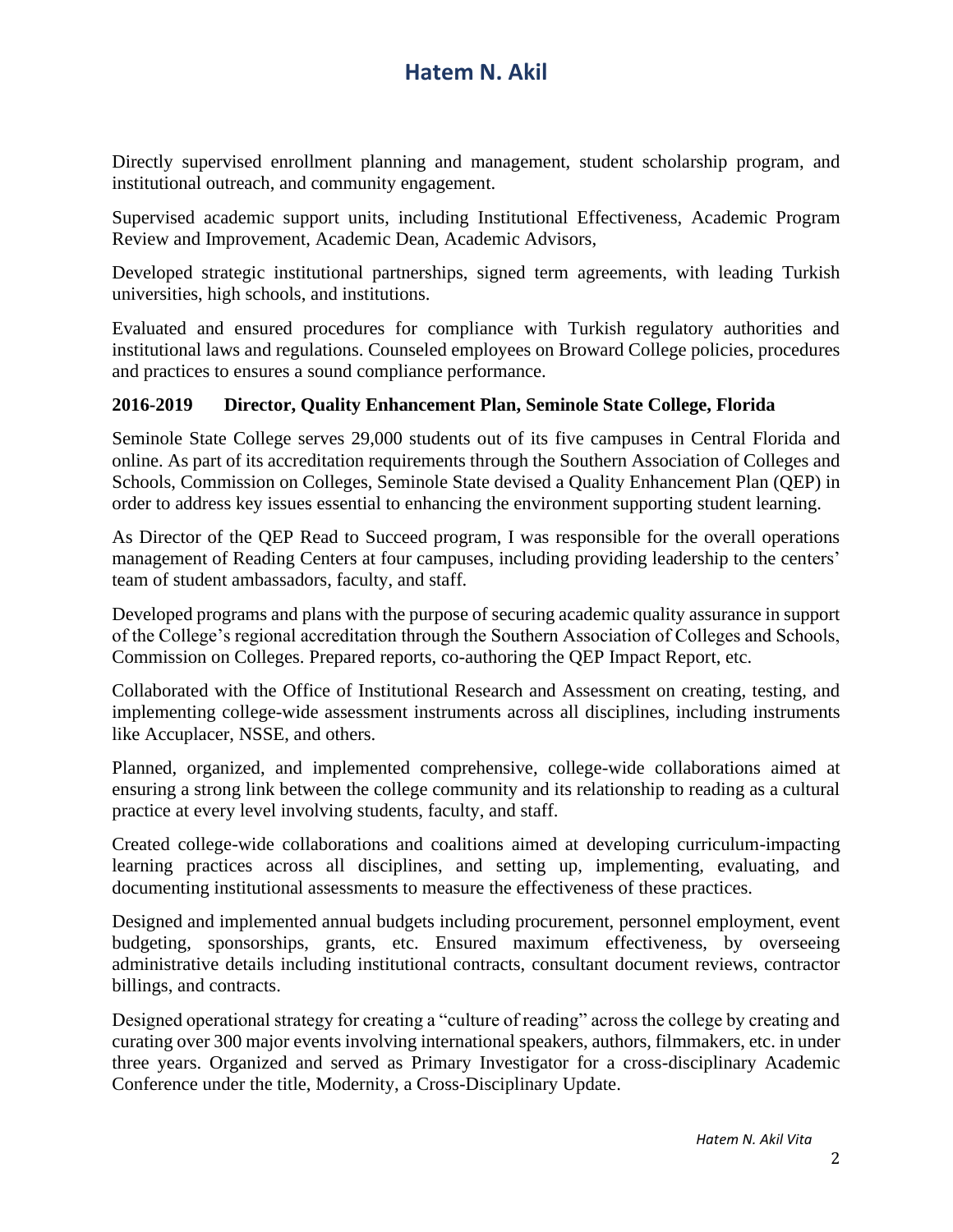Focused on diversity initiatives including organizing, hosting, and curating key events such as Raise Every Voice: Celebrating Black History Month, Hispanic Heritage Month, Stonewall 50, LGBTuesdays, Global Film Festival, and others.

Designed a strategic marketing plan. Managed all aspects of marketing including digital advertising, social media marketing, video production, artwork design, etc.

Developed curriculum for a hybrid and online five-week faculty development course in Reading Apprenticeship (RA), which was incorporated into every major at the college. Conducted and led faculty training courses and workshops. RA-enhanced courses were assessed to have remarkably increased student retention and student success rates.

Led several college-wide, cross-disciplinary committees including QEP Reading Comprehension Advisory Board, QEP Culture of Reading Advisory Board, and TEDx Steering Committee. Actively and dynamically participated in several other college-wide committees including Faculty Center for Teaching and Learning, Speaker Series, FYE committee, and others.

#### **PUBLICATIONS**

**Books** (Peer Reviewed)

| forthcoming | Global Modernity in the Shadow of Pandemic, A Cross-Disciplinary Update.<br>Hatem N. Akil and Simone Madannu, Eds. Amsterdam University Press. Co-<br>editor. Amsterdam University Press, (2021).                        |
|-------------|--------------------------------------------------------------------------------------------------------------------------------------------------------------------------------------------------------------------------|
| 2016        | The Visual Divide Between Islam and the West. New York: Palgrave-Macmillan.                                                                                                                                              |
|             | <b>Journal Articles and Book Chapters (Peer Reviewed)</b>                                                                                                                                                                |
| Forthcoming | "The Missing Body: Figurative Representations in Islamic Iconography." Global<br>Modernity in the Shadow of Pandemic. Hatem N. Akil and Simone Madannu,<br>Eds. Amsterdam University Press.                              |
| 2016        | "The Martyr's Vision, Why the Suicide Bomber's Eye is Cast not to the Sky, but<br>to the Other." Re-Visioning Terrorism: A Humanistic Perspective. Elena Coda<br>and Ben Lawton, ed. Purdue University Press, pp. 69-88. |
| 2016        | "Cinematic Terrorism: Deleuze, ISIS and Delirium." Journal for Cultural<br><i>Research</i> , vol. 20, no. 4, pp. 366-379. (Peer Reviewed).                                                                               |
| 1987        | "Kurosawa's Shakespeare". Cinema Life Journal, Damascus, Syria: pp. 53-61.                                                                                                                                               |
|             |                                                                                                                                                                                                                          |

#### **Review Articles**

"Festival Review: Review of the 1988 Damascus Theatre Festival." Theatre Life Journal, Damascus, Syria: Winter 1988, pp. 72-79.

"Festival Review: Review of the 1987 Damascus Theatre Festival." *Theatre Life Journal*, Damascus, Syria: Winter 1987, pp. 70-76.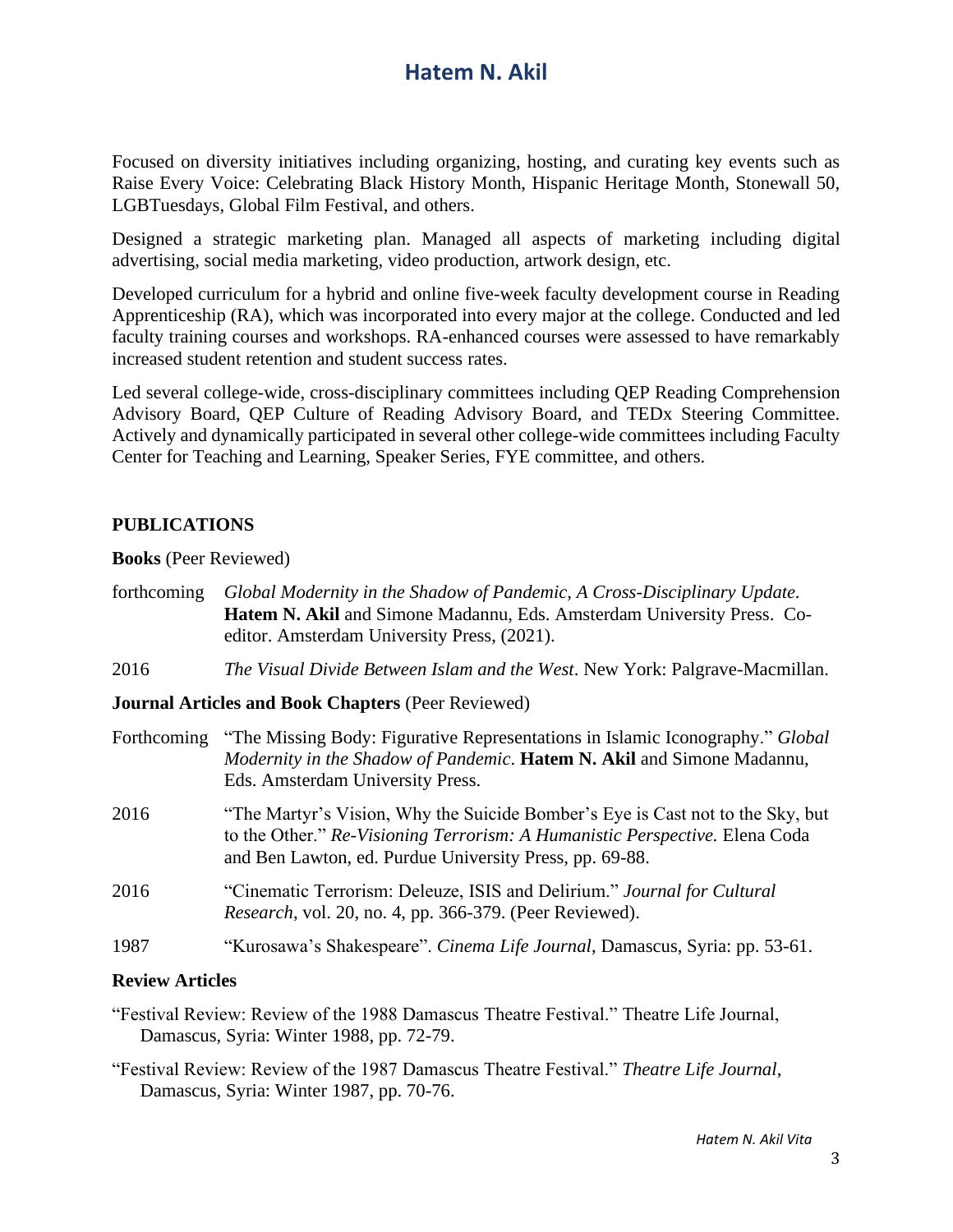"Festival Review: Review of the 1986 Damascus Theatre Festival." *Theatre Life Journal*, Damascus, Syria: Winter 1986, pp. 73-79.

### **Published Interviews**

- "Interview with Egyptian Filmmaker Yousef Chahine." *Theatre Life Journal*, Damascus, Syria: Spring 1988, pp. 28-36.
- "Interview with Lebanese Poet Paul Shaoul." *Theatre Life Journal*, Damascus, Syria: Winter 1988, pp. 41-48.
- "Interview with Tunisian director, Mohamed Driss." *Theatre Life Journal*, Damascus, Syria: Spring 1987, pp. 33-39.
- "Interview with Syrian Poet Mamdouh Edwan." *AlWatan Al-Arabi*, London: July 1986, pp. 16- 21.
- "Interview with Moroccan Playwright and dramaturge, Ahmed Taïeb Laalej." *Theatre Life Journal*, Damascus, Syria: Spring 1986, pp. 31-38.

### **PAPERS AND CONFERENCE PARTICIPATION**

#### **Panels Organized / Chaired**

| 2018 | "Global Arab Precarity and the Contemporary US Academy: Race, Religion,<br>Profession." Roundtable. Modern Language Association, New York, January 4-7. |
|------|---------------------------------------------------------------------------------------------------------------------------------------------------------|
| 2018 | "Environmental Insecurities and Global Arab Humanities." Modern Language<br>Association New York, January 4-7.                                          |
| 2018 | "Teaching Global Arab Comics in the United States." Modern Language<br>Association New York, January 4-7.                                               |
| 2018 | "Brecht in the Middle East." Modern Language Association New York, January<br>$4-7.$                                                                    |
| 2017 | "Driving Gender." With Manal Al-Sharif. Seminole State College, October 25.                                                                             |
| 2017 | "Immigration towards Europe." With Simone Maddanu. Seminole State College,<br>October 24.                                                               |
| 2017 | "War as a State of Dystopia." With Robin Yassin-Kaasab. Seminole State<br>College, October 17.                                                          |
| 2017 | "The Impossible Revolution" With Yassin Haj Saleh. Seminole State College,<br>October 5.                                                                |
| 2017 | "The Ends of Freedom." Roundtable. Seminole State College, September 26.                                                                                |
| 2017 | "Theatre, Censorship and Exile." With Naila Al-Atrash. Seminole State College,<br>September 28.                                                         |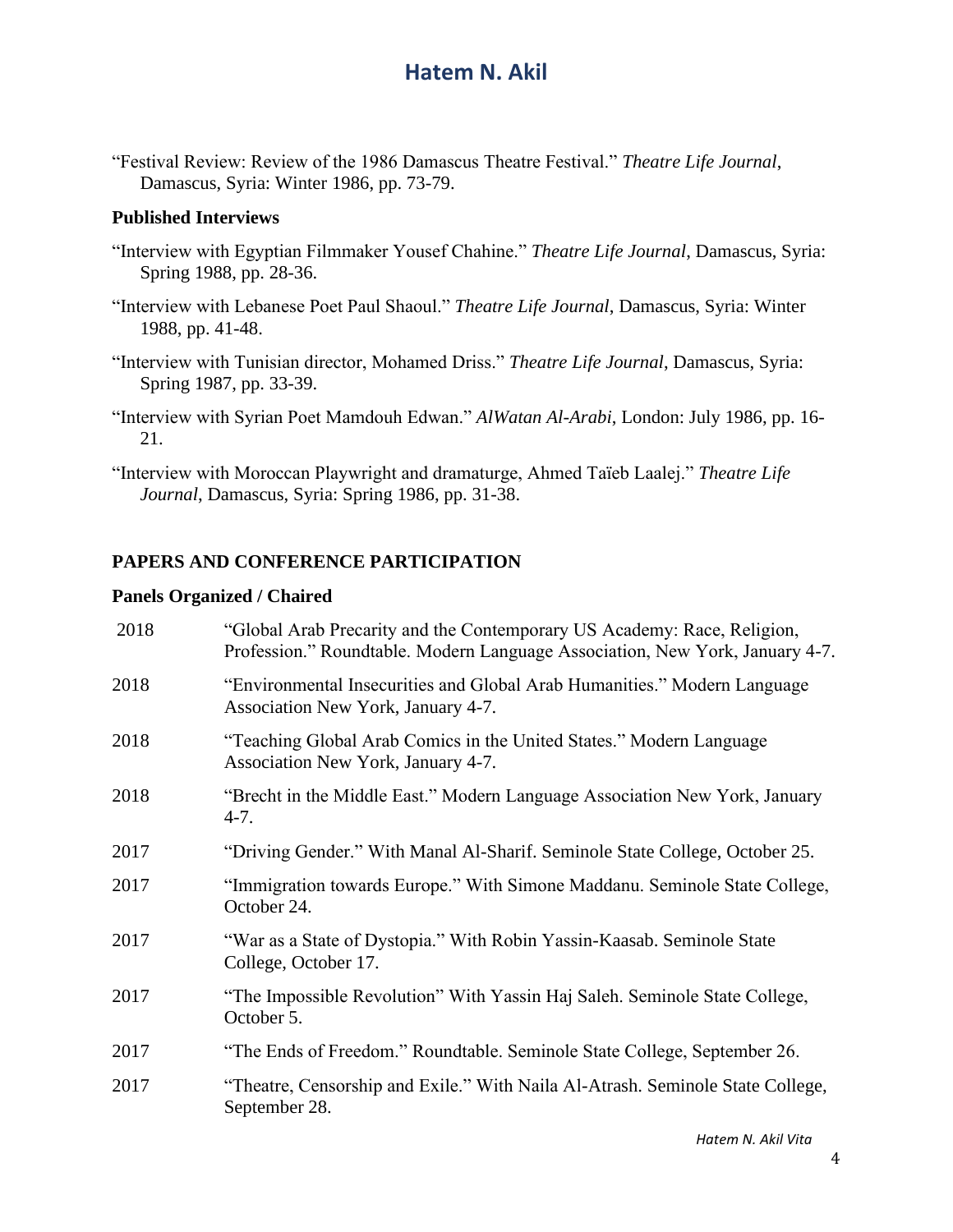| 2017          | "States of In/Security: Global Palestine in Literature, Culture, Art, and Activism."<br>Modern Language Association. Philadelphia, PA, January 5-8.                                         |
|---------------|---------------------------------------------------------------------------------------------------------------------------------------------------------------------------------------------|
| 2017          | "Writing Migrant Selves in Transnational Arab Contexts." Modern Language<br>Association. Philadelphia, PA, January 5-8.                                                                     |
| 2017          | "Beyond Bounds: The Refugee in Global Arab Literary Studies." Modern<br>Language Association. Philadelphia, PA, January 5-8.                                                                |
| 2016          | Diasporic Communities, Transnational Publics, and the Global Arab." Modern<br>Language Association Convention, Austin, TX, January 7-10.                                                    |
| 2016          | "Politics of Solidarities and Cross-Racial Alliances." Modern Language<br>Association Convention, Austin, TX, January 7-10.                                                                 |
| <b>Papers</b> |                                                                                                                                                                                             |
| 2017          | "Refugee: Seeking Spatial Justice." 26 <sup>th</sup> British Commonwealth and Postcolonial<br>Studies, Savannah, GA, February 17-18.                                                        |
| 2017          | "Youssef Chahine's Alexandria Quartet: A Spatial Analysis," Modern Language<br>Association. Philadelphia, PA, January 5-8.                                                                  |
| 2016          | "Cinematic Terrorism and the Murder of the Image." American Association of<br>Comparative Literature, Boston, MA, March 17-20.                                                              |
| 2011          | "The Martyr's Vision: Why the suicide bomber's eye is cast not to the sky but to<br>the Other!" Purdue University, September 9-10.                                                          |
| 2009          | "Sex, Veils, and Stereotype, Colonial Gaze – Native Bodies: from French<br>Postcards to the Muhammad Cartoons." Florida Graduate Research Forum,<br>University of Central Florida, April 6. |

### **TEACHING EXPERIENCE**

## **Valencia College, 2020-Present**

English Composition

## **Southern New Hampshire University, 2018-Present**

Perspectives in Humanities Applied Humanities

### **Seminole State College**, **2012-2019**

English Composition

English Literature

Introduction to Humanities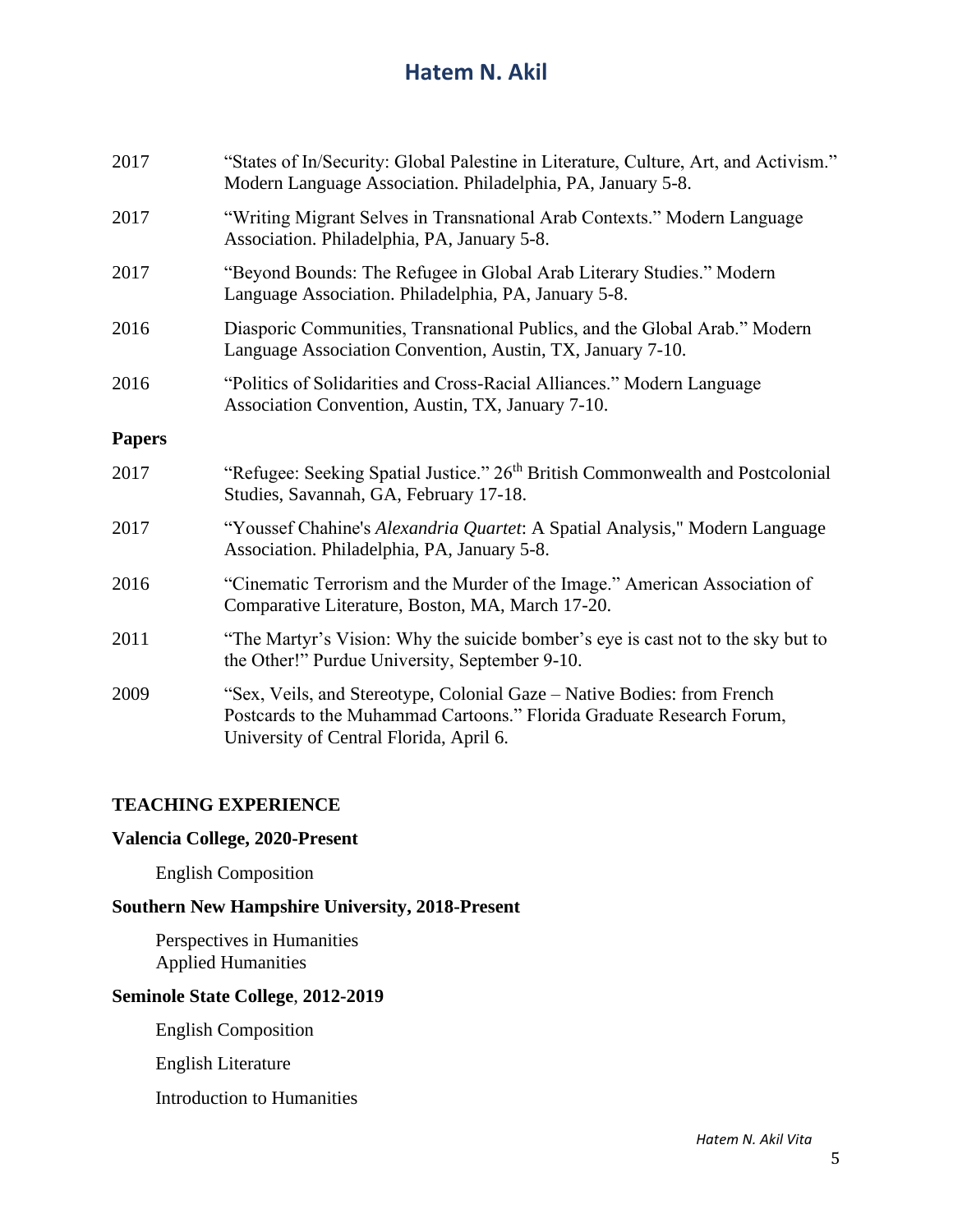Reading Apprenticeship (Faculty Seminar)

#### **Middlebury College**, **2016**

Intermediate Arabic Reading

Intermediate Arabic Listening and Speaking

Intermediate Arabic Grammar

Levantine Dialect Conversation

#### **American Intercontinental University, 2014-2015**

American Cinema

Advanced Production

Advanced Directing

Production, Senior Project

Digital Portfolio

#### **University of Central Florida**, **2011-2012**

Digital Cultures and Narrative

### **RESEARCH AND ACADEMIC INTERESTS**

World Literature, Critical Theory, Post Colonialism, Digital Humanities, Digital Media, Visual Theory, Rhetorical Criticism, Arabic Language and Culture, Global Arab and Arab American literature, Contemporary Literature in Arabic, Global Modernity, Islamic Modernity, Spatial Humanities, Arab Digital Humanities, Digital Storytelling, Digital Culture, Global Cinema, World Theatre.

#### **EXHIBITIONS CURATED**

| 2019 | Quilts / Stories: The Art of Lauren Austin, Seminole State College, FL |
|------|------------------------------------------------------------------------|
| 2019 | Stonewall 50, Seminole State College, FL                               |
| 2018 | Eclectic Local: Reading Orlando Art, Seminole State College, FL        |
| 2018 | Protest and Pride, FL, Seminole State College                          |
| 2017 | White Only, Seminole State College, FL                                 |
| 2017 | The Art of the Book: Book as Art, Seminole State College, FL           |
| 2011 | The Art of Syria, Asian American Medical Association, Chicago, IL      |
|      |                                                                        |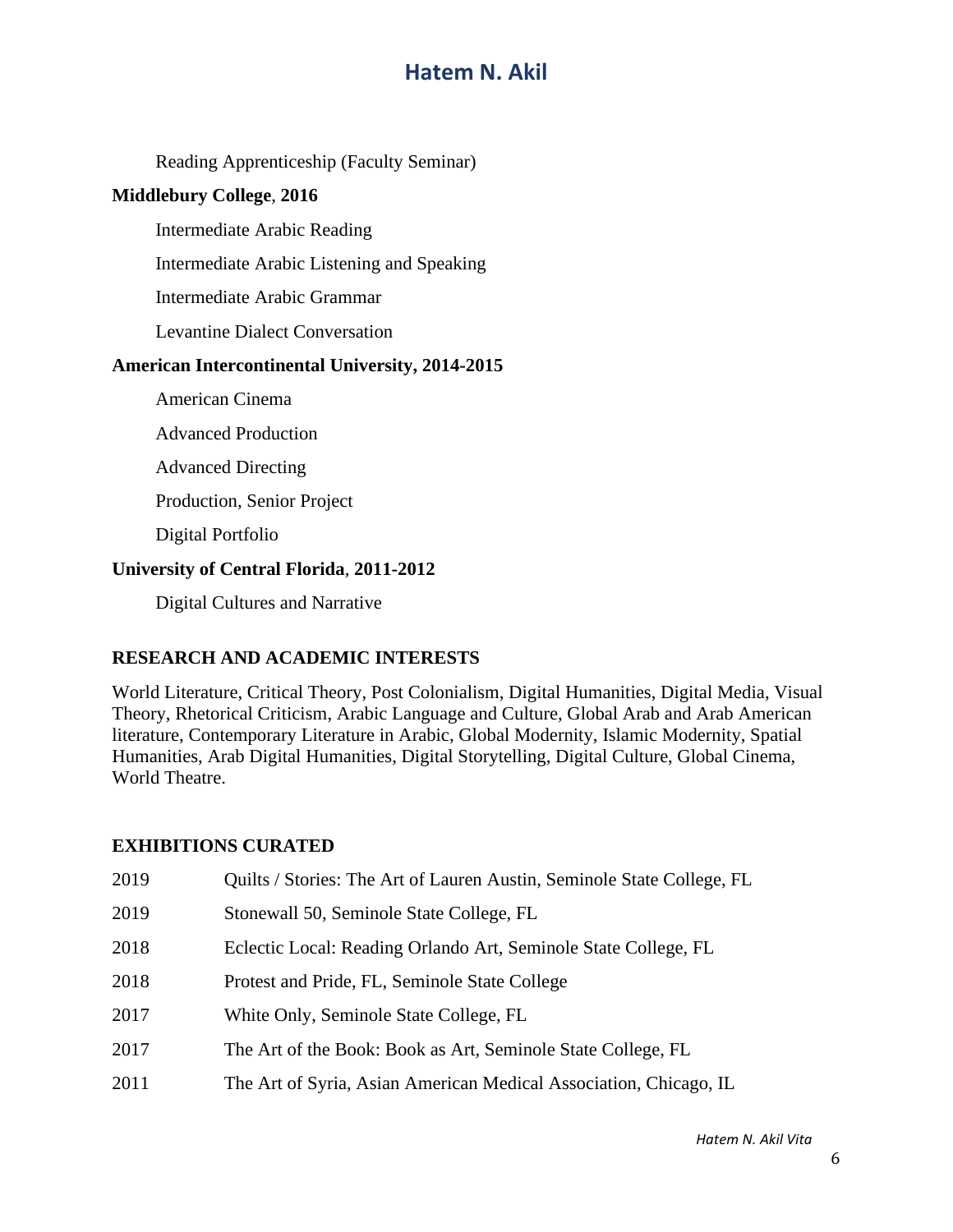| 2010 | 4000 years of Images: Contemporary Middle Eastern Art, Casa Feliz, Winter |  |
|------|---------------------------------------------------------------------------|--|
|      | Park, FL                                                                  |  |
|      |                                                                           |  |

2009 The Sheltering Eye, Baraka Collection, Winter Park, FL

## **FILM EVENTS ORGANIZED**

| 2019 | Stonewall Film Festival, Seminole State College, FL    |
|------|--------------------------------------------------------|
| 2018 | LGBTuesdays Film Series, Seminole State College, FL    |
| 2018 | Global Film Festival, Seminole State College, FL       |
| 2017 | Dystopia Film Festival, Seminole State College, FL     |
| 2017 | Banned Books Film Festival, Seminole State College, FL |

### **MEDIA EXPERIENCE**

| 1985-1988 | Director/Producer, TV commercials, Damascus for Art Productions, Syria |
|-----------|------------------------------------------------------------------------|
| 1984-1988 | Assistant Director. Damascus Nights, Syrian Arab TV, Syria             |
| 1983-1988 | Editor, Host. <i>Theatre Report</i> , Radio Damascus, Syria            |
| 1983-1988 | Editor, Host. Festival Review, Radio Damascus, Syria                   |
| 1982-1988 | Host, DJ. Rainbow (Top 20) Radio Show, Radio Damascus, Syria           |
| 1981-1988 | News Editor/Anchor, Radio Damascus, Syria                              |

## **THEATRE EXPERIENCE**

| 1994 | <i>Immigration Tales</i> , al-Funun al-Arabiya, Director, LA Festival (Los Angeles, CA)                 |
|------|---------------------------------------------------------------------------------------------------------|
| 1989 | <i>The Scream</i> , Michelle Jordan, UCLA Little Theatre, Director, (Los Angeles, CA)                   |
| 1988 | Le Bourgeois Gentilhomme, Moliere, Actor, Academy of Dramatic Arts, (Damascus,<br>Syria),               |
| 1987 | Death of a Salesman, Arthur Miller, Actor, Academy of Dramatic Arts, (Damascus,<br>Syria)               |
| 1987 | Calchas, Anton Chekhov, Actor, Academy of Dramatic Arts, (Damascus, Syria)                              |
| 1986 | <i>Harvest Nights</i> , Mahmuod Diab, Actor, National Theatre, (Damascus, Syria)                        |
| 1985 | <i>Shoeshine Boys, Actor, director: Jawad al-Assadi, Festival d'Avignon, (Avignon, 1910)</i><br>France) |

*Hatem N. Akil Vita*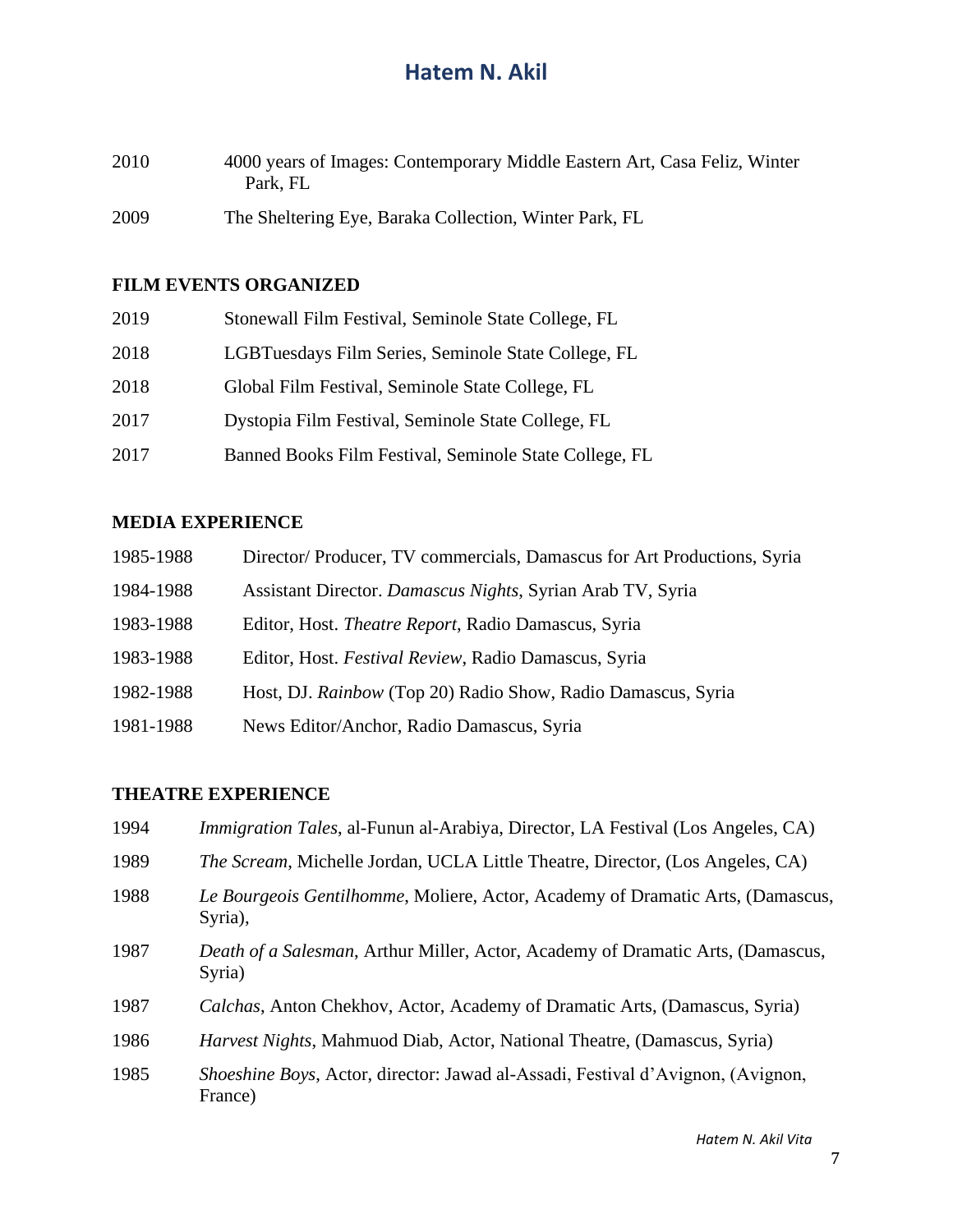- 1984 *The Mother*, Bertold Brecht, Assistant Director, University Theatre, (Damascus, Syria)
- 1983 *Interview in Buenos Aires*, Genrikh Borovik, Assistant Director, University Theatre, (Damascus, Syria)

#### **NON-PROFIT EXECUTIVE EXPERIENCE**

Member, Advisory Board, Southern Technical College, (Orlando, FL), 2020-Present Member, Advisory Board, Aldar University College, (Dubai, UAE), 2020-Present Executive Director, The Barada Institute, (Gaziantep, Turkey), 2016-Present Member, Board of Trustees, Mount Dora Center for the Arts, (Mount Dora, FL.), 2018-2019 Volunteer, Relief Web, Standby Task Force, (worldwide), 2015-2017 Executive Director, Baraka World Foundation (Winter Park, FL), 2010-2016 Chair of Theatre, al-Funun al-Arabiya (Los Angeles, CA), 1993-1994

#### **SERVICE TO THE PROFESSION**

Primary Investigator, Modernity, Update conference, Seminole State College, 2018

Co-founder/Chair/Member, Forum on Global Arab and Arab American Literature and Cultural Studies, Modern Language Association, 2016-2019

#### **PROFESSIONAL MEMBERSHIP**

American Comparative Literature Association (ACLA) International Association for Visual Culture Middle East Studies Association (MESA) Modern Language Association (MLA) Society for Cinema and Media Studies

#### **LANGUAGES STUDIED**

| Arabic: | Native fluency                |
|---------|-------------------------------|
| French: | Intermediate reading, writing |
| German: | Research language             |